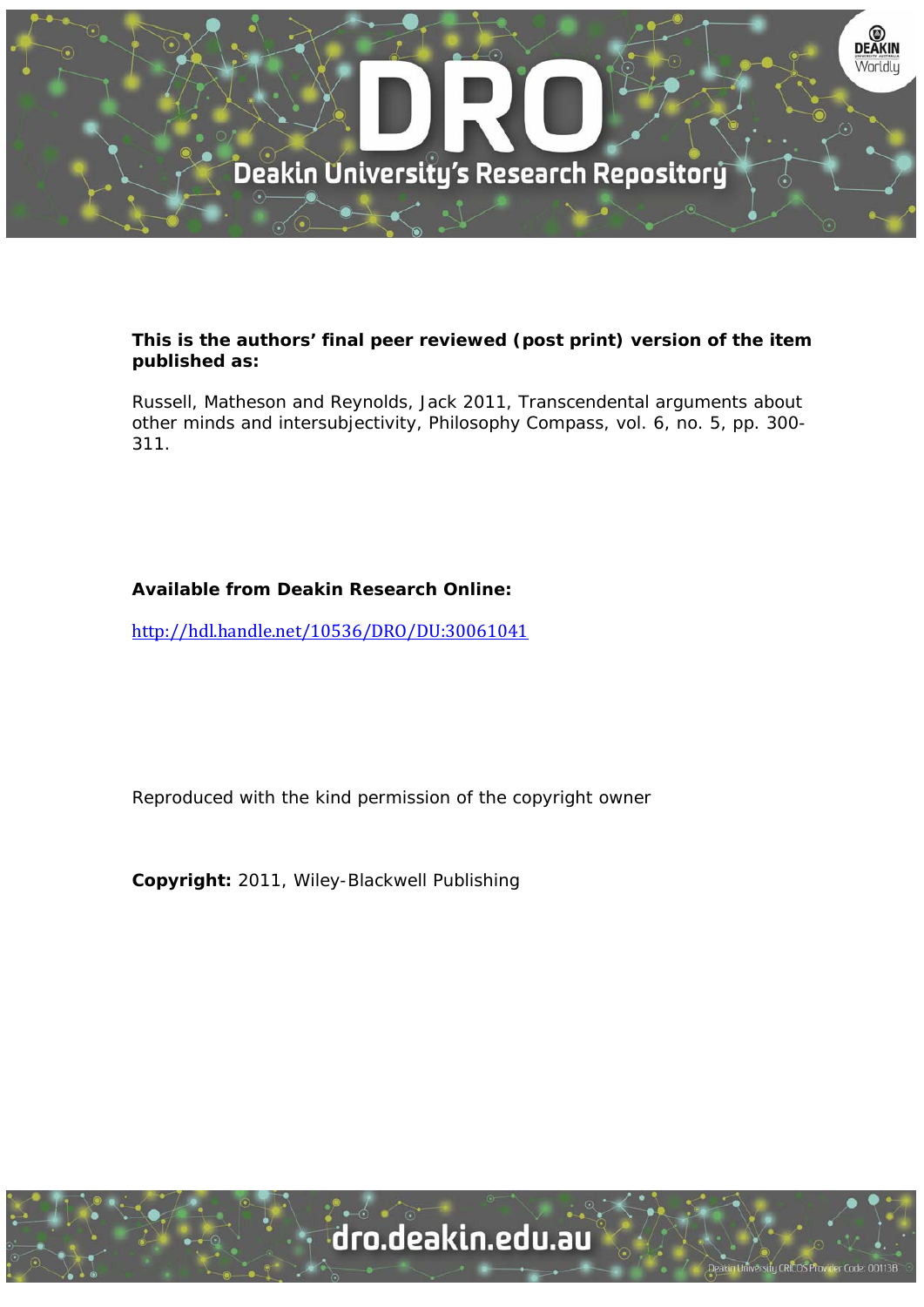

## Transcendental arguments about other minds and intersubjectivity

| Journal:                 | Philosophy Compass                                                                                                                                                                                                                                                                                                                                 |
|--------------------------|----------------------------------------------------------------------------------------------------------------------------------------------------------------------------------------------------------------------------------------------------------------------------------------------------------------------------------------------------|
| Manuscript ID:           | PHCO-0395.R1                                                                                                                                                                                                                                                                                                                                       |
| Wiley - Manuscript type: | Article                                                                                                                                                                                                                                                                                                                                            |
| Keywords:                | Continental < Compass Sections, Husserl, Edmund < People,<br>Sartre, Jean-Paul < People, Heidegger, Martin < People, analytic<br>philosophy < Key Topics, Philosophy of Mind < Mind and Cognitive<br>Science < Philosophy < Subject, Philosophy of Language < Logic<br>and Language < Philosophy < Subject, Epistemology < Philosophy<br>< Subject |
|                          |                                                                                                                                                                                                                                                                                                                                                    |
|                          |                                                                                                                                                                                                                                                                                                                                                    |
| SCHOLARONE <sup>*</sup>  |                                                                                                                                                                                                                                                                                                                                                    |
| Manuscripts              |                                                                                                                                                                                                                                                                                                                                                    |
|                          |                                                                                                                                                                                                                                                                                                                                                    |

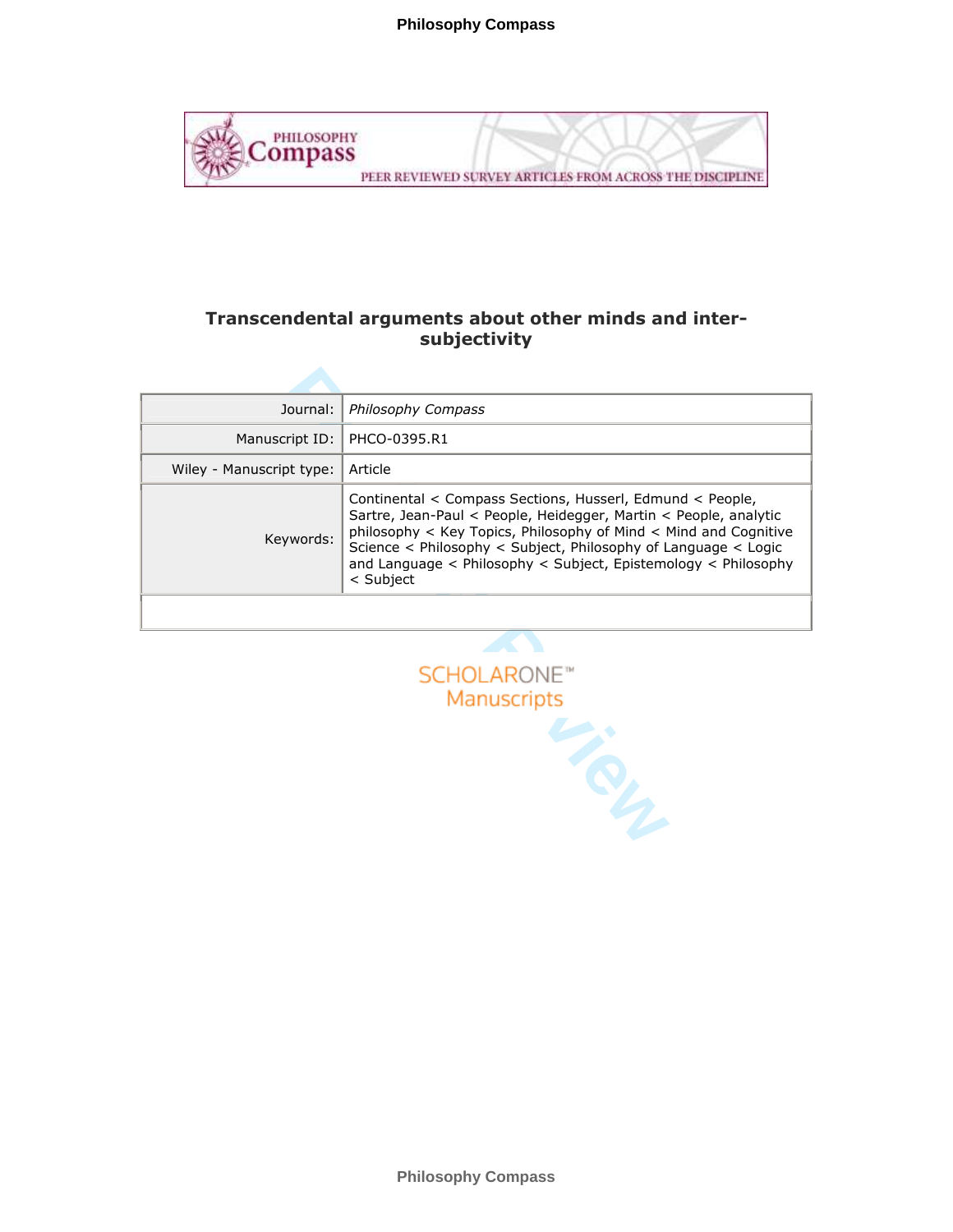$\overline{1}$  $\overline{2}$  $\overline{3}$  $\overline{4}$ 5 6  $\overline{7}$ 8 9

## TRANSCENDENTAL ARGUMENTS ABOUT OTHER MINDS AND INTERSUBJECTIVITY

Almost none of us are skeptics in our daily lives about the existence of other minds. On a practical, as opposed to theoretical level, we cannot seriously entertain the prospect that our friends and family members may be Zombies, without emotions and mental lives. And yet there are prima facie good reasons for thinking that we cannot have knowledge of the mental states of others. As Edmund Husserl puts the problem, "how can my ego, within his peculiar ownness, constitute under the name 'experience of something other', precisely something other?" (Husserl 1960: 94) While another Philosophy Compass article highlights some of the different ways that philosophers deal with the "problem of other minds", here we focus on describing some of the main arguments for the existence of other minds and intersubjectivity more generally, which depend upon a transcendental justification, and which attempt to move the debate beyond the supposition of an agent with privileged first-personal epistemic access to their own minds, and who then needs to establish some kind of plausible inferential connection to other minds.

a a transcendental justincation, and which attemp<br>supposition of an agent with privileged first-perso<br>minds, and who then needs to establish some kir<br>ion to other minds.<br>Loaise strategy common to transcendental accoun<br>n c If there is a basic strategy common to transcendental accounts, it is to argue that we have certain capacities or experiences – such as perception, thought, shame, loneliness, meaningful expression and communication, self-consciousness awareness, etc. – for which the existence of others is a necessary condition. Often such a position is supplemented by claims regarding a transcendental order of presupposition, for example, that relations of knowledge are not basic to our encounter with others, and that doubting this derivative relationship of knowledge in fact presupposes a more basic relationship with others that remains intact. It might also be claimed, in this spirit, that the focus upon our epistemic relationship with other minds presupposes a first and second person differentiation, without noting that the very idea of a 'person' or 'Ego' can be understood as itself a response to, and thus dependent upon, the Other. These are precisely the kinds of arguments that various continental philosophers have mounted, whether it is perception, intensity, sensibility, mood, affect, desire, or the unconscious that is prioritized over the knowledge relationship. From such a perspective, the problem of other minds occurs only for a reflective human who has adopted (or tried to adopt) the view from nowhere, or what Maurice Merleau-Ponty calls "high-altitude thinking" (Merleau-Ponty 1964: 69). But if a condition of possibility of such reflection/knowing is social learning, imitation and interconnectedness, then the sceptical problem seems alleviated.

Of course, transcendental reasoning is understood very differently by all of the philosophers involved in this kind of project. For instance, Steven Crowell is correct to point out that there is a distinct tension between two contemporary transcendental philosophies of intersubjectivity: the neo-Kantian version oriented towards justification of principles (in Jürgen Habermas, Karl-Otto Apel, etc.) looks to provide non-contingent grounds for social life by taking the structure of dialogue and social practice as central; and the phenomenological version oriented towards clarification of meaning (in Husserl at least) sees conscious experience as the fundamental starting place (Crowell: 31). We will consider both of these trajectories in this essay, although it is worth recognising that things are, in fact, even more complicated than this typology might suggest. Merleau-Ponty, for example, makes dialogue central to his philosophy post-Phenomenology of Perception, and Emmanuel Levinas and Jean-Paul Sartre, while both still phenomenologists in some sense, also express worries about the Husserlian preoccupation with meaning and distance their philosophies of

1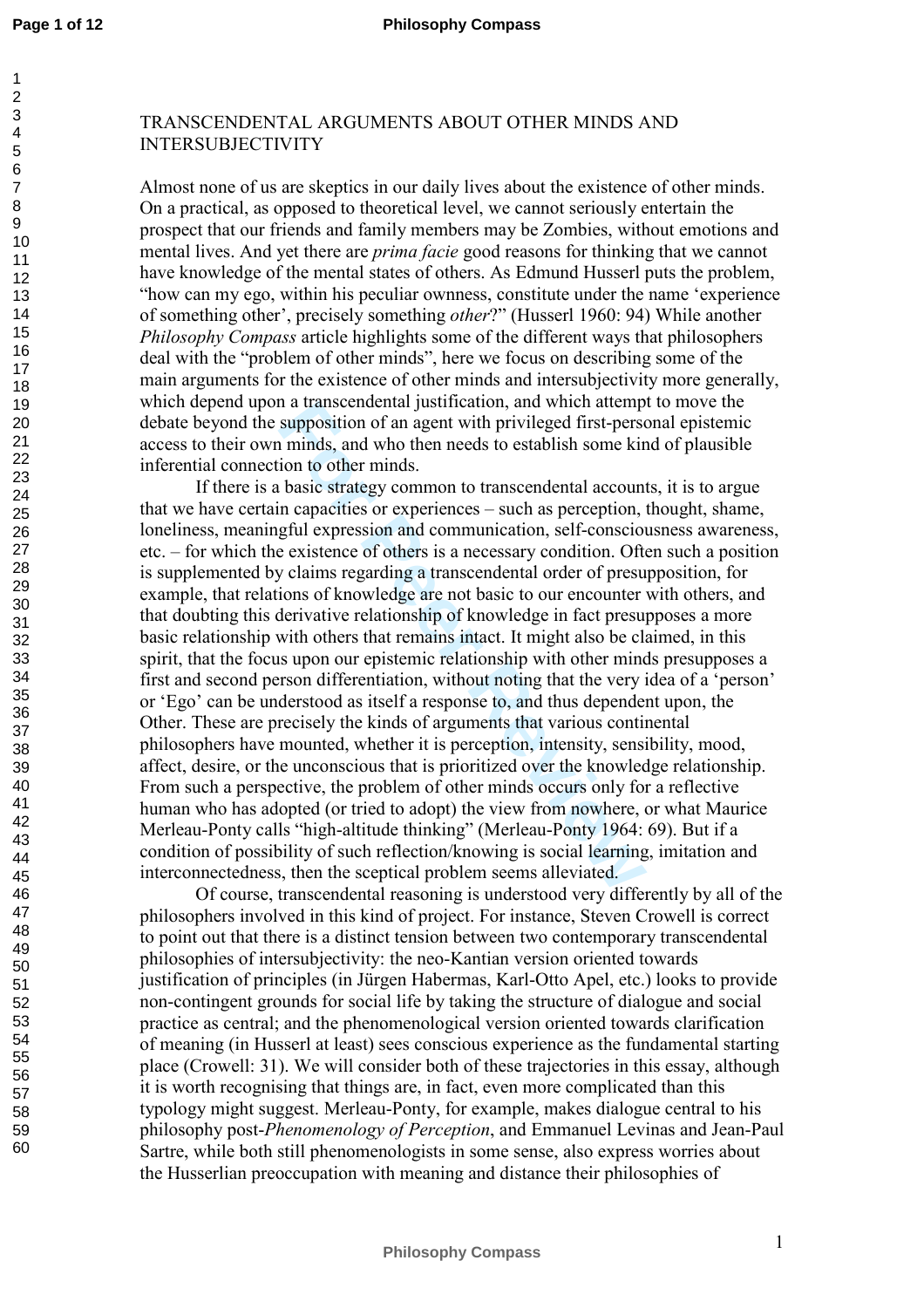intersubjectivity from it. Levinas's philosophy (1979), for example, focuses on the other as that which cannot be grasped by consciousness as a totality, but nonetheless obliges a response. The face of the other – its infinite difference – is a condition for the possibility of experience that is not experienced itself: the irruption or the withdrawal of the other that elides our totalising gaze does not present itself to a phenomenological intuition; it resists being meaningfully constituted by consciousness. Notwithstanding this complexity, it is appropriate to begin with the 'founder' of the phenomenological tradition, Husserl, before considering some of the important contributions of Martin Heidegger, Sartre and Merleau-Ponty, all of whom use transcendental reasoning as a key part of their analyses of intersubjectivity, and finally turning our attention to the work of Peter Strawson and Apel.

### HUSSERL ON INTERSUBJECTIVITY

As Crowell observes, Husserl himself never claims to offer transcendental *arguments* as such. Instead, he speaks of his project as one of transcendental reflection.

For Husserl the task is not to validate synthetic apriori judgments by means of transcendental arguments, but to clarify, by means of a kind of reflection, the sense of what shows up as real ('transcendent') in various modes of experience (Crowell: 32).

**FERIOBJECTIVITY**<br>
es, Husserl himself never claims to offer transcen<br>
es, Husserl himself never claims to offer transcen<br>
espeaks of his project as one of transcendental *re*,<br>
the task is not to validate synthetic aprior The phenomenological project is fundamentally *descriptive* rather than argumentative. Furthermore, Husserl considers it to be a 'transcendental' form of inquiry not simply because it considers non-empirical conditions for the possibility of empirical experience, but more fundamentally because it brackets the assumptions of the 'natural attitude' as a whole and thereby enables radical reflection upon the life of consciousness. Nonetheless, it is possible to reassemble some of Husserl's reflections as transcendental arguments for the following reason. According to Husserl's reflections, various modes of experience exhibit a hierarchical structure; conscious acts are more or less 'basic' to the extent that they presuppose other conscious acts. For example, the *judgment* that a retaining wall is collapsing is less basic than a mere perception of the wall as a retaining wall, since the consciousness of the state of affairs asserted in the judgment is 'founded' upon the consciousness of the perceptual object. There is, then, a hierarchy, or order of presupposition, among conscious acts due to the 'logic' of experience itself. Now, the 'founding' relations exhibited by such transcendental reflections are convertible into transcendental arguments since they map precisely the *possibility conditions* governing certain kinds of experience. In other words, to the extent that transcendental phenomenology is in the business of reconstructing apriori hierarchies among acts of consciousness, it is de facto producing transcendental arguments.

A clear example of such a 'transcendental argument' is found in Husserl's well-known discussions of intersubjectivity in Cartesian Meditations (1960) and Formal and Transcendental Logic  $(1969)$ .<sup>1</sup> In the hierarchy of experiences, Husserl claims, experiences of 'transcendence', 'objectivity' and 'reality' require as a

 $\frac{1}{1}$  Husserl carried out extensive work on the problem of intersubjectivity, especially in his final years, and a large amount of the unpublished material has been available for some time in *Husserliana*, vols. XIII, XIV and XV, although so far only a small portion of this material has been made available in English translation.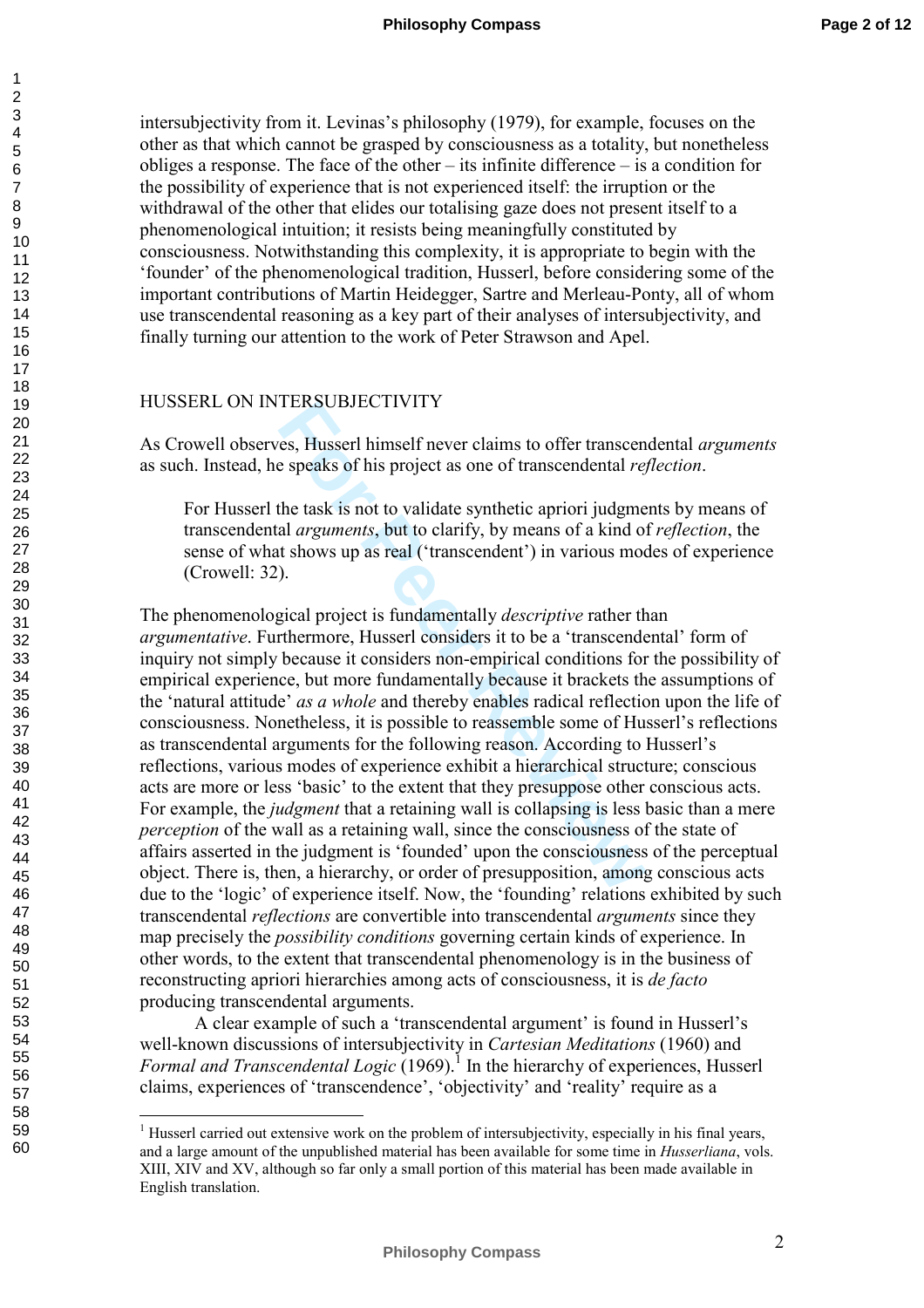$\overline{1}$  $\overline{2}$  $\overline{3}$  $\overline{4}$ 5 6  $\overline{7}$ 8 9

#### **Philosophy Compass**

condition for their possibility the consciousness of 'other minds'—or, more specifically, they require what Husserl calls the "community of egos" (Husserl 1960: 107). In other words, other minds are a condition for the possibility of experience of any object as transcendent, objective and real.

my when the world is construed as an object *for* e of it) that it gains its proper sense as a genuinely<br>Husserl argues that consciousness of the world wi<br>s that it be construed as *the world for everyone*; the not just fo This seems a counterintuitive claim, to be sure. From an everyday, prereflective point of view, it seems obvious that the world is there for us as something real that transcends our own minds, irrespective of other people. If anything requires explanation, we might think, surely it would be the experience of other minds. It is true, according to Husserl, that I do experience the world as other-than-myself quite independently of others. But the world so construed remains essentially the world of  $my$  experience; it is posited as not-I, and yet it is still the correlate of  $my$  conscious life and nothing more (Husserl 1960: 97-106). To accomplish the paradoxical experience of the world as an object that is genuinely exterior to my own experience of it requires other minds. It is only when the world is construed as an object *for others* (quite apart from my experience of it) that it gains its proper sense as a genuinely transcendent reality. Similarly, Husserl argues that consciousness of the world with regard to its objectivity requires that it be construed as the world for everyone; the objective world is the world as it is not just for me but for everyone. And, in this respect too, the prior constitution of the plurality of egos ('everyone') is evidently a condition for the possibility of the constitution of the world as objective (Husserl 1969: 237). These reflections lead Husserl to the conclusion that, whereas Kant considered the transcendental subject to be the condition for the possibility of objective experience, the true transcendental subject is the community of egos: ultimately, transcendental intersubjectivity is the metaphysical ground of reality, the "intrinsically first being" (Husserl 1960: 156; cf. 1969: 273-75).

As Husserl is all too aware, these reflections raise the difficult question of how we experience other egos. How are we to account for other egos, "who surely are not a mere intending and intended in me, merely synthetic unities of possible verification in me, but, according to their sense, precisely *others*?" (Husserl 1960: 89). Husserl recognizes that other minds are not strictly 'given' in experience (hence the distinctive problem of 'other minds'): "properly speaking, neither the other Ego himself, nor his subjective processes or his appearances themselves, nor anything else belonging to his own essence, becomes given in our experience originally" (Husserl 1960: 108f.). And yet, far from being a problem to be overcome, this inaccessibility is crucial for Husserl. Were it not for the insuperable gap between ego and alter ego, the alter ego would collapse into my own ego and "ultimately he himself and I myself would be the same" (Husserl 1960: 109).

If we nonetheless experience others, how is this accomplished? Husserl responds that it must take the form of an "appresentation", i.e. the essentially nonpresent alter ego must be given-along-with something that is present. And, in this case, the thing present is the other's body. According to Husserl, the body 'over there' receives its sense as another ego in an "'analogizing' apprehension" which takes its motivation from *my* body, already understood as an animate organism, and which sees that body 'over there' as another animate organism (Husserl 1960: 111). Thus, the body of the other is seen as a lived body by virtue of an "apperceptive transfer from my animate organism" (Husserl 1960: 110). This presumptive transfer is subsequently confirmed by the behaviour of the other, which conforms to my understanding of how another embodied subject might act (Husserl 1960: 114). Thus we are able to experience others as immediately 'there' in the world, and ourselves and the world as 'there' for them. On this basis, it subsequently becomes possible to establish the idea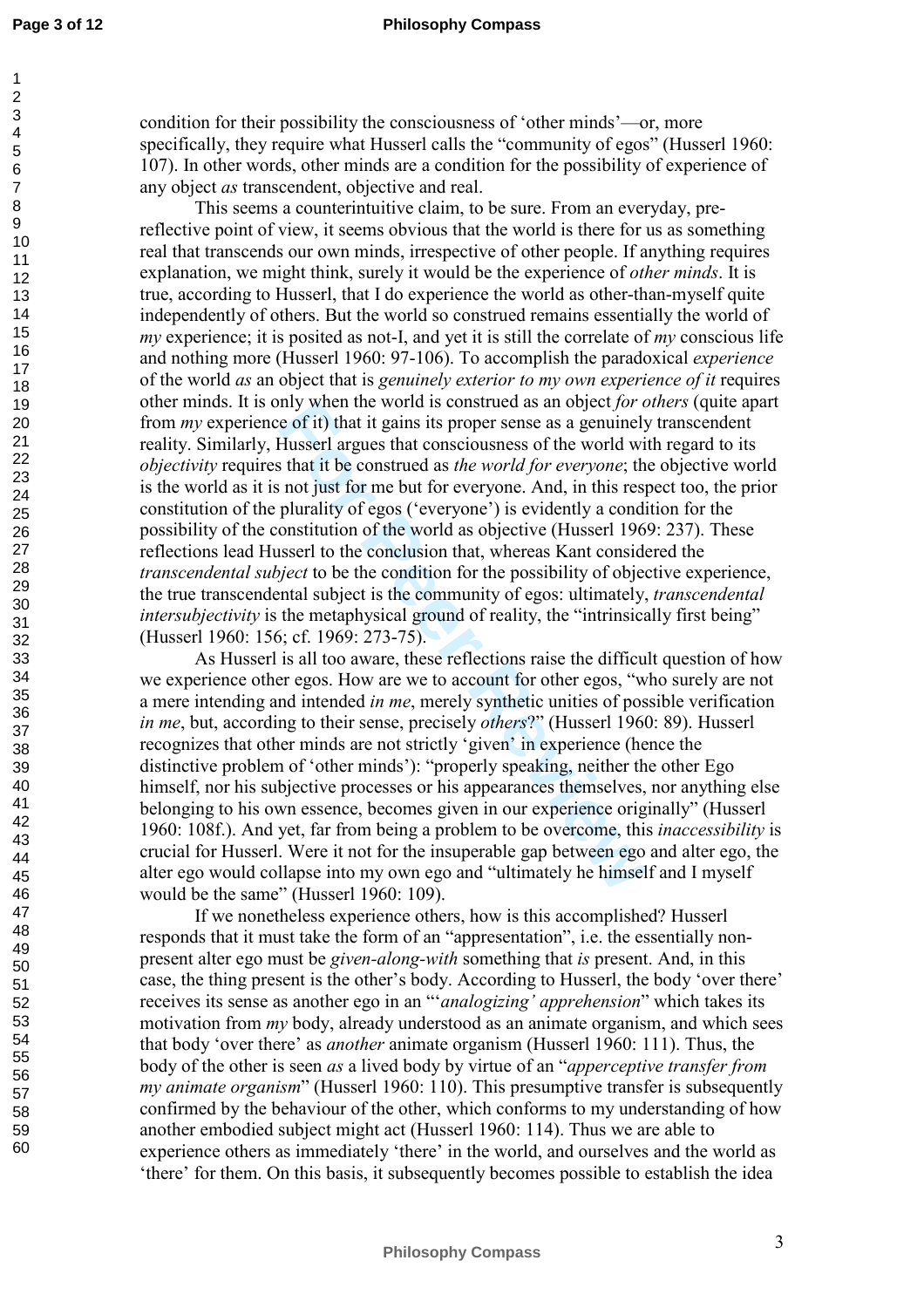of the world as a common object of experience for oneself as well as for the other, extending to an open plurality of others ('everyone') (Husserl 1969: 274).

Does Husserl thereby prove the existence of other minds? Does he establish that there is in fact a real, objective world transcending our conscious experience? The arguments he offers are not intended to do either. Husserl's transcendental phenomenology explicitly brackets all questions of fact and suspends all existential commitments—not because he is a skeptic with regard to such commitments, but precisely in order to establish a space for investigating the transcendental conditions that make possible the experiences of the world and others that would resolve such questions. For Husserl, the factual existence of others can only be established by experience, and the same is true of the factual existence of realities and objectivities. The transcendental reflections he offers consequently only deal with the phenomenological interconnections between the transcendental ego, the experience of others, and the metaphysical features of the world (e.g. reality, transcendence, objectivity). What they do show, however, is that insofar as we experience the world as objective or real, we necessarily presuppose the existence of others; and, similarly, that insofar as we experience others, we necessarily presuppose the existence of ourselves as embodied subjects.

## HEIDEGGER ON BEING-WITH-OTHERS

apprysical reatures of the world (e.g. reality, trans<br>they do show, however, is that insofar as we expectly<br>they do show, however, is that insofar as we expectly<br>the experience others, we necessarily presuppose the experie According to Heidegger in Being and Time and elsewhere, the entire tradition of modern epistemology up to and including Husserl, characterized as it is by an obsession with sceptical problems such as the problem of other minds, is the victim of a deep misapprehension. Sceptical problems only appear as problems due to the unfortunate prevalence of a phenomenologically spurious theory of mind according to which we first relate to the world as *knowing subjects to objects known*. Only on such a model does it seem plausible to think that our relationship to the world is an achievement of a transcendental subject; and, only on such a model can it seem as though our grasp of 'other minds' is an achievement of an even more mysterious and remarkable kind. Heidegger argues, on the contrary, that these epistemic 'achievements' are dependent upon a prior relatedness to the world (and to others) which is not at all an 'achievement' but simply a feature of human existence (Heidegger: 84-90). Far from establishing a relationship between an initially selfenclosed sphere of consciousness and some exterior domain, relationships of 'knowing' exploit an interconnectedness between ourselves and the world that already obtains, one of practical and meaningful involvement ("Being-in-the-world").

Heidegger unfolds this argument with respect to the experience of others as follows. There is no problem of other minds for us in our everyday, pre-philosophical attitude since in the first instance and ordinarily we do not stand as an 'I' over against 'Others', but rather tacitly understand ourselves to be 'alongside' or 'with' others in the world; we do not assign ourselves an absolute priority but count ourselves as one among others (Heidegger: 154). In other words, the world of others is not grafted onto our solipsistic world. Ouite the contrary: the *public* world constitutes the preestablished horizon within which we find ourselves situated from the start. Indeed, according to Heidegger, it is typically in our interaction with things (Zeug) that we have already 'encountered' others. For instance, "The boat anchored at the shore is assigned in its Being-in-itself to an acquaintance who undertakes voyages with it; but even if it is a 'boat which is strange to us', it still is indicative of Others" (Heidegger: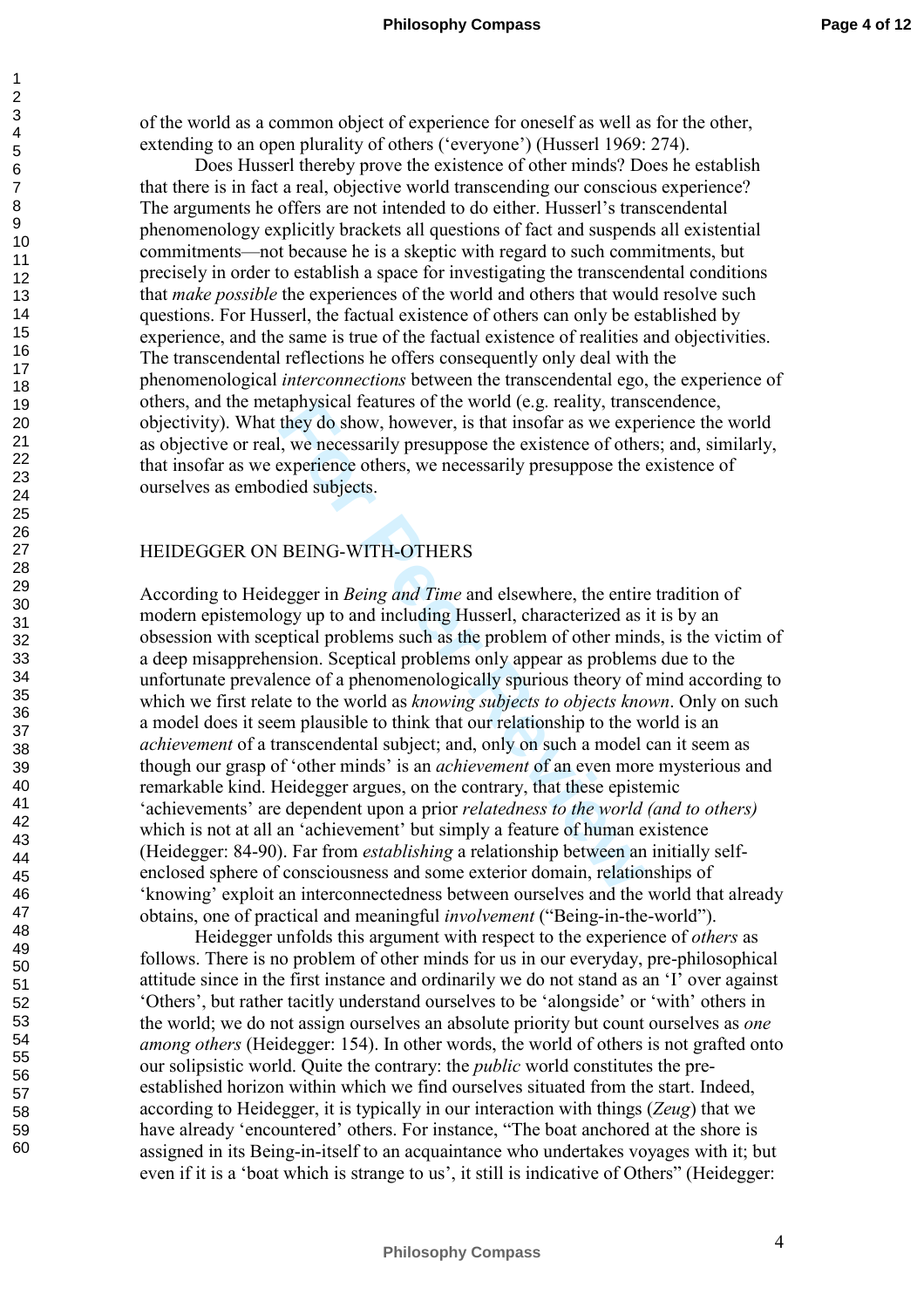$\overline{1}$  $\overline{2}$  $\overline{3}$  $\overline{4}$ 5 6  $\overline{7}$ 8 9

#### **Philosophy Compass**

154). In other words, the world itself contains 'assignments' or 'reference' to others. For this reason, Heidegger claims that just as "a bare subject without a world never 'is' proximally, nor is it ever given", so "in the end an isolated 'I' without Others is just as far from being proximally given" (Heidegger: 152). Others "are already there with us" (152) and "the world is always the one that I share with Others" (155).

Now, it may appear that, rather than resolving it, Heidegger illegitimately side steps the problem of other minds by simply reasserting our naïve belief that others exist and then taking this as an inscrutable 'given'. However, it is important that we are clear about what he is claiming. To assert that human existence is primordially "Being-with-others" is *not yet* to claim that there are others who do in fact exist; rather, it attributes a feature to human existence *as such*, a feature that belongs to its very existential make-up and is not contingent upon the experience of actual others. In Heidegger's language, "Dasein in itself is essentially Being-with [Mitsein]" (156). This means that, just as each of us is always already 'open' towards the world around us in a non-epistemic relation of practical and meaningful involvement, so each of us is always already 'open' towards the social world, towards others, in a non-epistemic relation which Heidegger calls "Fürsorge" ('care' or 'provision') (157-61). Thus, in the same way that "Being-in-the-world" is supposed to name the condition for the possibility of discovering real entities in the world, so "Being-with" is supposed to name the transcendental feature of human existence that makes possible interaction with others in the world: "Dasein as Being-with lets the Dasein of Others be encountered in the world" (157).

Ist as each of us is aways afready open towards<br>inc relation of practical and meaningful involvem-<br>open' towards the social world, towards others, ir<br>degger calls "*Fürsorge*" ("care" or "provision") (1<br>"Being-in-the-world As with Husserl, it is possible to reconstruct from Heidegger's phenomenological descriptions transcendental arguments for this central claim, viz. that the structure of "Being-with" is an essential or apriori feature of human existence. We might look, for instance, to his assertion that "The Other can be missing only in and for a Being-with. Being-alone is a deficient mode of Being-with; its very possibility is proof of this" (157). Here, using an argument structure found repeatedly throughout Being and Time, Heidegger draws to our attention the experience of an absence—in this case, the absence of others, the experience of being alone. Such an experience cannot be generated by some external object, since there is no external object to provoke it. The experience must be explained by recourse to something 'within' Dasein itself, i.e. a disappointed anticipation of others. According to Heidegger, the disappointed anticipation attests to the 'openness' towards others that is intrinsic to human being, an openness which precedes and makes possible both the experience of others and the experience of their absence, both concern for others and indifference towards them.

Philosophical puzzles concerning Dasein's "Being-with" remain, as Heidegger readily admits; but these initial observations already represent a challenge to the assumption that there is a problem of other minds for an unproblematic 'I', and hence represent a challenge to the assumption that philosophical reflection can and should begin with the givenness of the 'I' while disregarding everything else that is 'given', including the world and other people (151). If the overturning of these assumptions is warranted as Heidegger maintains, then Husserl's attempt to retrace the constitution of the community of egos starting form the solitary ego is both redundant and wrongheaded. For, Husserl's formulation of the 'problem of empathy' disregards the prior relatedness to others that Heidegger believes makes possible the experience of others, and Husserl is consequently constrained to explain empathy as a "projection" of one's primordially given self-relation into another entity. Heidegger's objection is plain: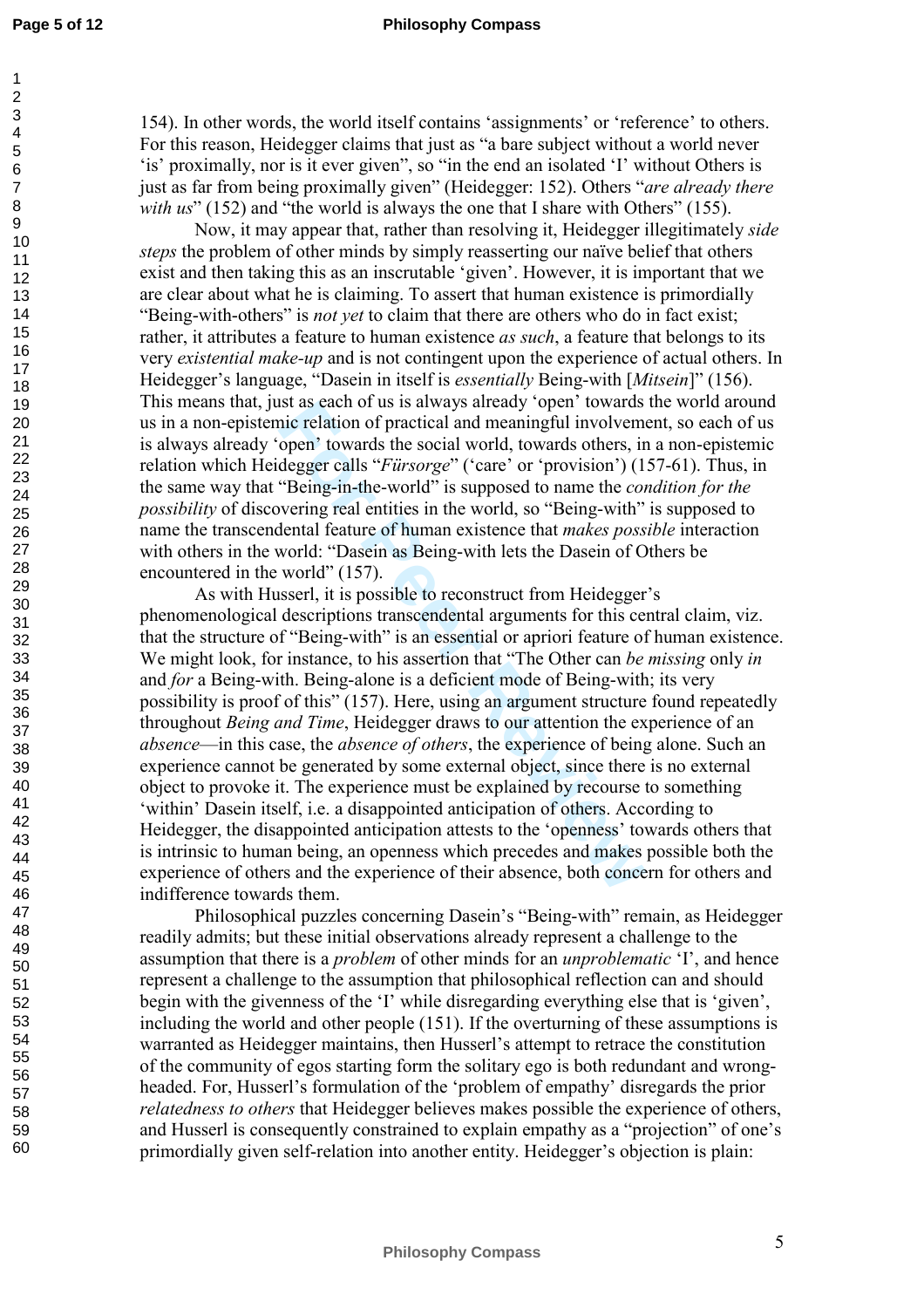"'Empathy' does not first constitute Being-with; only on the basis of Being-with does 'empathy' become possible" (162).

Although this argument has had enormous influence over succeeding generations of phenomenologists, it remains contestable and contested. Dan Zahavi, for instance, has provided a defence of the Husserlian approach in the face of Heidegger's work (among others) by highlighting the ways in which Husserl himself anticipated the main points Heidegger makes (Zahavi, 2001a: 124-37; 2001b: 155) and also, more importantly, by showing that Husserl's approach has the virtue of balancing both the experience of the communicability or replaceability of the other (emphasized by Heidegger) and the experience of the transcendence or foreignness of the other (emphasized, for instance, by Levinas) (Zahavi, 2001a: 159-66, but cf. Stawarska: 32-9). As we shall see, a similar dialectic plays itself out between Sartre and Merleau-Ponty.

### SARTRE ON SHAME

123456789

 $\overline{1}$  $\overline{2}$  $\overline{3}$  $\overline{4}$ 5 6  $\overline{7}$ 8 9

In the chapter of Being and Nothingness entitled "The Reef of Solipsism", Sartre suggests that idealists and realists both have quite serious problems with establishing the existence of the other and typically betray their own theoretical commitments when reflecting on intersubjectivity. He then engages with and criticises the work of three of his most important predecessors – Husserl, Hegel and Heidegger – before proffering his own solution in the chapter, "The Look".

**EXECUTE:**<br> **FORMOTE ASSET ASSET ASSET ASSET ASSET ASSET AND A SURVENT AND A SURVEY AND HIGHT ASSET AND HIGHT ASSET AND HIGHT AND HIGHT AND HIGHT AND HIGHT AND HIGHT AND HIGHT AND HIGHT AND HIGHT AND HIGHT AND HIGHT AND HI** Sartre describes a person peering through a keyhole at something on the other side of the closed door, captivated by whatever is going on. All of this occurs on the level of pre-reflective consciousness; the person is peering through the keyhole, entirely caught up in their activity, absorbed in the world. Suddenly though, they hear footsteps in the corridor and they are aware that somebody is now watching them. No longer concerned with what is going on behind the door, they are conscious of their identity as escaping them in ways that they cannot control and they are ashamed of this fact. According to Sartre, the experience of shame recognises both that we are that object which the Other is looking at and judging, and that the Other sees an aspect of us that we cannot control and that requires their mediation. As Sartre suggests, "pure shame is not a feeling of being this or that guilty object, but in general of being an object" (Sartre: 288). As Mark Sacks suggests, in this experience of the look we apprehend our embodiment in a manner that is irreducible to the body as point of view around which a perceptual field is organised (since our being embodied is revealed to us in a manner that is very different from the way it is presupposed in our absorbed coping), and also as irreducible to the brute physicalist understanding of the body (Sacks: 280). For Sartre, the important philosophical point to take away from this example is that the Other who catches the person peeping and causes them to feel shame cannot just be another object, but rather must be a subject. In other words, Sartre argues that this experience of shame, and of feeling like an object, could not happen if other people did not exist. It might be felt that such an ontological conclusion is too strong, but for our purposes it is important to note that this feeling of shame is impossible to resist; it overwhelms us and there is no room for inference. The other who perceives us may not necessarily unambiguously apprehend all of our higher-order psychological states, or at least not in the way that we experience this pre-reflectively, but they immediately apprehend us nonetheless.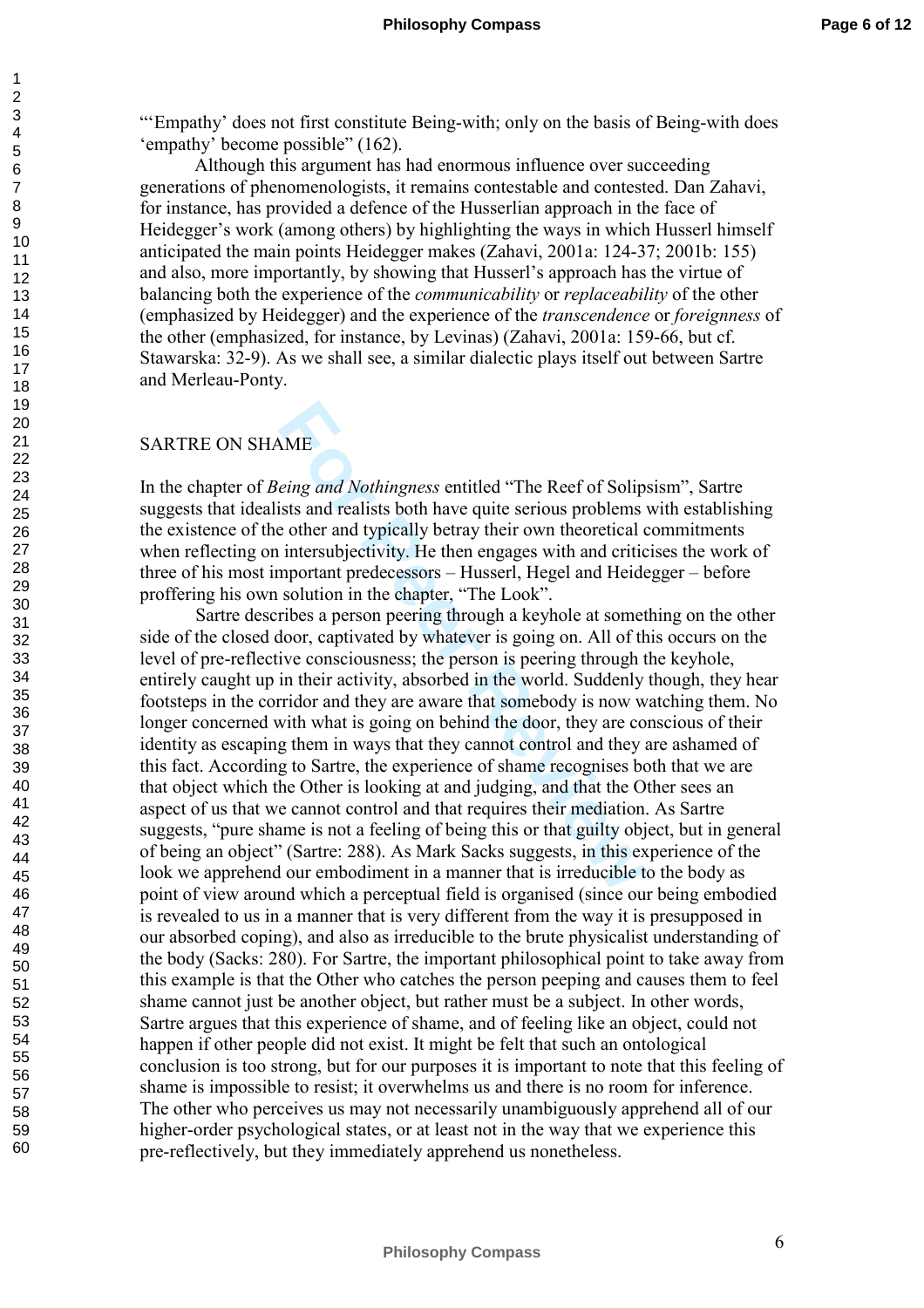#### **Philosophy Compass**

Now it is possible that the person caught peering through the keyhole might be mistaken when they think that they have been caught in this precarious position. In fact no-one was actually there, and it is hence clear that another person does not actually have to be present for an individual to experience shame. This seems to suggest that perhaps Sartre has not refuted solipsism and the epistemological scepticism that engenders it. Sartre's response to this is to say that while there may not be someone literally there at a particular time and place in which we feel shame, at least one other person must exist – or, more minimally, must have existed – for the experience of shame to be comprehensible at all (Sartre: 280). Sartre also points out that it is significant that upon realising that our shame was initially 'mistaken', in the sense that there was actually nobody observing us prone and in an abject position, our feeling of vulnerability before the Look of the Other is actually far from dissipated; on the contrary, it is more likely that we will experience ourselves as an object all the more intensely. As Sacks notes, "what I am experiencing, despite there being no actual person in the room behind me, is that the world contains some such persons… to experience their absence is just to be committed to them existing elsewhere. That is just what it is for something to be absent rather than non-existent" (Sacks: 292). While I can be mistaken in particular cases, what is necessary is that some such other exists (or has existed) for such an experience to be possible.

Sacks notes, what I am experiencing, despite in<br>
e room behind me, is that the world contains some<br>
absence is just to be committed to them existing<br>
omething to be absent rather than non-existent" ((<br>
staken in particular Many philosophers have challenged this account of intersubjectivity, including Sartre's 'fellow traveller' and existentialist friend (at least for a period of time), Merleau-Ponty. For Merleau-Ponty, the other can look at me, penetrate me to the very fibre of my being, "only because we belong to the same system of being-for-itself and being-for-another; we are moments of the same syntax, we count in the same world, we belong to the same being" (Merleau-Ponty 1964: 83). In other words, for him, the conflict of Sartre's Being-for-others, which comes about as we attempt to control the look of others, is dependent upon the more fundamental experience of communication: in Merleau-Ponty's words, "we are collaborators for each other in consummate reciprocity" (Merleau-Ponty 2005: 354). Indeed, it is in this context that Merleau-Ponty says (borrowing from Husserl), "transcendental subjectivity is a revealed subjectivity, revealed to itself and to others, and is for that reason an intersubjectivity" (Merleau-Ponty 2005: 361).

## TRANSCENDENTAL REASONING ABOUT OTHER MINDS IN ANALYTIC PHILOSOPHY

Aside from the important contributions in the phenomenological tradition, there have been fresh attempts in recent years to make use of transcendental reasoning in relation to the problem of other minds. As Crowell explains, "motivated by the linguistic turn, these theories characterise experience in terms of intersubjective contexts: public reidentification criteria (Strawson), argumentative discourse (Apel), quasibehavioural conditions of understanding (Davidson), and so on. Here the first-person plays no grounding role" (Crowell: 32). Indeed, Davidson's reflections on triangulation and his later formulations of the principle of charity are commonly thought to involve transcendental arguments, and it is perhaps not a coincidence that shortly after this became apparent his work was far less discussed in some of the central journals of analytic philosophy (see Duke et al: 7-26).

It is Strawson, however, with whom such arguments are generally associated, and who in fact precipitated a mini-publishing industry on their soundness. In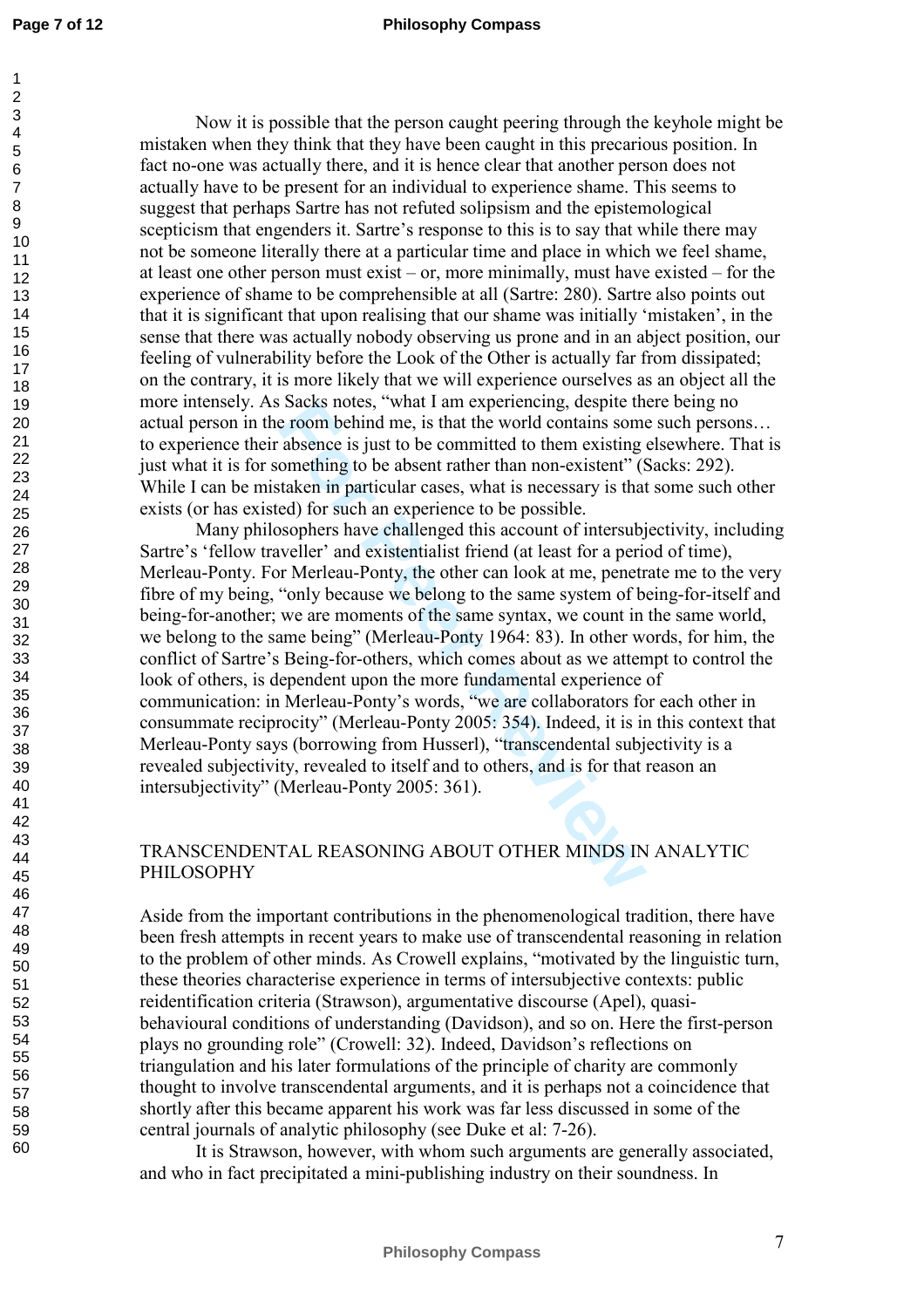Individuals, Strawson argues that the concept of person is basic to our understanding of 'mind', and if we can attribute mind to ourselves (which he says we can) then we necessarily have some logically adequate criteria for this that can also be applied in other cases, including to identify the minds of others (Strawson: 109). Against the argument from analogy, Strawson points out that such an argument depends upon my being able to identify my own experiences, which he thinks itself logically depends upon the concept of other perspectives. While there is a difference between selfascription of mental states and other-ascription of mental states, both are nonetheless bound up in the same language-game surrounding the more basic concept of 'person'. By showing that the concept of 'person' is more primitive than the abstraction from it, which is the concept of 'mind', Strawson is thus able to provide an answer to the conceptual problem of other minds  $-e.g.$  how do we know that it is a single concept of mind that persists throughout these two different uses, rather than involving two (or more) different concepts, a first person and second person concept? On his view, once this descriptive work regarding the connection between 'person' and 'mind' has been done, there is no coherent problem of other minds that requires an inference.

reepts, a first person and second person concept?<br>
The regarding the connection between 'person' and<br>
obternt problem of other minds that requires an in<br>
argument has been subjected to considerable scru<br>
statollish that th Strawson's argument has been subjected to considerable scrutiny. Sacks summarizes the most common criticism as follows: "It would seem that [Strawson's] argument cannot establish that the very possibility of me having experience requires that there be, or that our experience be construed as being of, other subjects… I must have criteria suited to identification of others. But this tells me about the necessity of my cognitive apparatus: not about the necessary structure of the world to which it is applied" (Sacks: 295). In other words, the argument does not show that the world must actually contain others, but merely that we must have criteria for identifying them, if they do in fact exist. Arguably it does not show even that the world must seem to us to contain others, and this is because Strawson's position involves a "theoretical ascent" as Sacks terms it. It establishes logical dependence between selfascriptions and other-ascriptions, rather than phenomenological dependence, and Strawson's chief concern is with ascribing propositional attitudes to the other (ascribing beliefs and desires to them) couched in a third person perspective.

These concerns about Strawson's approach have led to a general scepticism amongst analytic philosophers regarding the usefulness of transcendental argumentation. This is partly because of the worry that what looks like transcendental necessity may turn out to be a mere contingency: it is hard to exclude the possibility of alternative explanations for the phenomena for which one is attempting to identify the possibility conditions. As such, claims of transcendental 'necessity' risk falling into a form of dogmatism (Körner: 317-31). Doubts about transcendental claims also stem from the fact that the sceptic can always maintain that it is merely necessary that we *believe* there are extra-mental facts, since this is sufficient to account for the mental experience in question, but it does not show that there are any extra-mental facts (Stroud: 241-56). In other words, they don't license any inference to reality, but simply show, in the case that concerns us, that it is necessary that I construe the world as involving others. Because of these repeatedly expressed reservations regarding transcendental arguments, they have not been given much attention in the analytic literature on other minds (Chase and Reynolds 2010: 235-51). In the final section of the essay, we shall consider whether the work of Karl-Otto Apel provides a more trenchant rehabilitation of transcendental argumentation deserving of greater attention than it has received so far.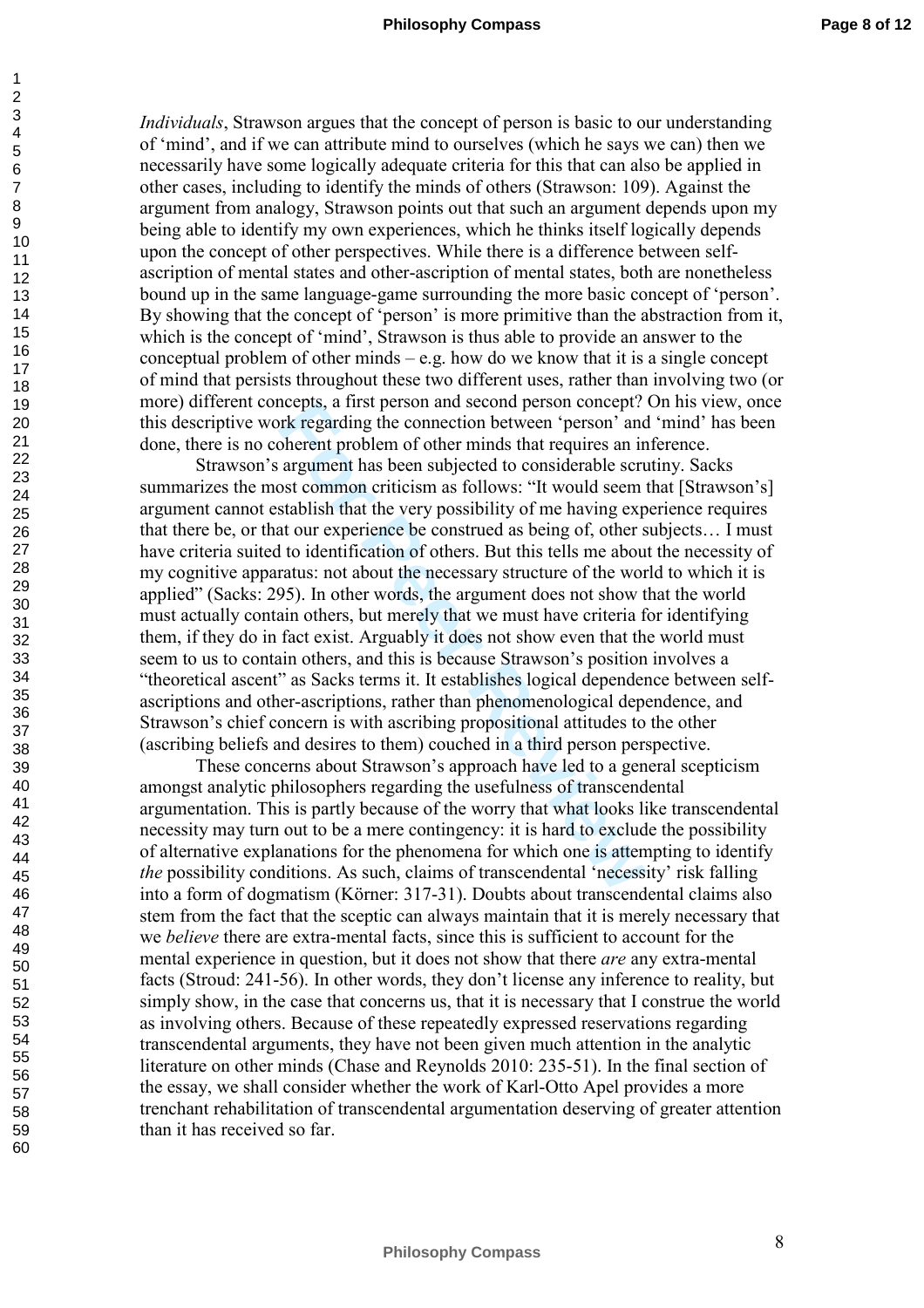$\overline{1}$  $\overline{2}$  $\overline{3}$  $\overline{4}$ 5 6  $\overline{7}$ 8 9

### APEL'S TRANSCENDENTAL SEMIOTICS

Like Kant, Apel holds that the task of identifying the non-contingent conditions for the possibility of valid or objective knowledge is at the heart of the philosophical enterprise. With Husserl and Merleau-Ponty, however, Apel argues that objectivity must be understood in terms of intersubjective validity, which he takes to be a status that is established through discursive procedures of justification in dialogue between speakers. But if this is accepted, then it raises a set of new questions for transcendental reflection: What conditions make it possible to raise and to justify a meaningful validity claim regarding how things stand in the world or regarding how things ought to be in the world? The result, for Apel, is a paradigm shift in transcendental philosophy itself: from a focus on consciousness or subjectivity (à la Descartes, Kant or Husserl) to a focus on language and the pragmatics of argumentative discourse. As such, Apel famously claims that in transcendental philosophy the "I think" must be replaced by "I argue" (Apel 1994: 243).

The rationale for making this 'paradigm shift' to a 'transcendental semiotics' itself rests on a series of transcendental arguments (although Apel himself describes the arguments as a critique of "abstractive or reductive fallacies with regard to the conditions of possibility for knowledge or thought" (Apel 1998: 45)).

(i) Apel first makes clear that he accepts as a genuine advance the Kantian 'Copernican revolution' which shows through transcendental reasoning the irreducible role of subjectivity in rendering possible the experience of objects. The naïveté of the 'ontological paradigm'—i.e. the style of philosophy oriented to the rational order inherent in the world of entities itself—had to be overcome by the 'philosophy of consciousness' (Apel 1998: 47f.). But there is, according to Apel, an analogous naïveté at work in the Kantian paradigm, and a second phase of transcendental critique is called for.

Fourthast Source As such, Aper amously claims that in train<br>hink" must be replaced by "I argue" (Apel 1994:<br>le for making this 'paradigm shift' to a 'transcence<br>ies of transcendental arguments (although Apel hi<br>critique of (ii) In Kant, the subject-object relation is presented as though it were prior to and independent from symbolic mediation, whereas in fact, as Peirce has shown, there is a dependency relation between the former and the latter. Interposed between the knowing subject and the object known is the sign, or more precisely, the validity claim. Without taking into account this symbolic mediation, it is impossible to account for 'truth' or 'validity': an object alone can be neither 'true' nor 'false' (contra Aristotle); a subject's experience of 'evidence' or intentional relation to an object can be neither 'true' nor 'false' (contra Husserl); only a propositionallystructured claim can be 'true' or 'false', since the propositional structure is the minimal structure susceptible to intersubjective justification (Apel 1998: 47-58). Hence, if there is knowledge at all, then there are signs involved (propositionallystructured validity claims) and the symbolic order has already been invoked.

(iii) Following Wittgenstein's private language argument, Apel argues furthermore that the public institution of rules of correct sign use among sign users is an unavoidable pre-condition for signs to have meaning (or, more precisely, to have criteria of sense) (Apel 1994: 102). From this a third transcendental argument follows: A symbolic order presupposes a community of sign users. Thus, in order for there to be validity, there must be an intersubjective context, a linguistic community.

(iv) Moreover, according to Apel, language has an irreducible 'double structure' insofar as it contains both a performative-intersubjective dimension and a propositional-referential dimension: one always communicates with someone about something. But, if so, then yet another transcendental argument can be mounted: The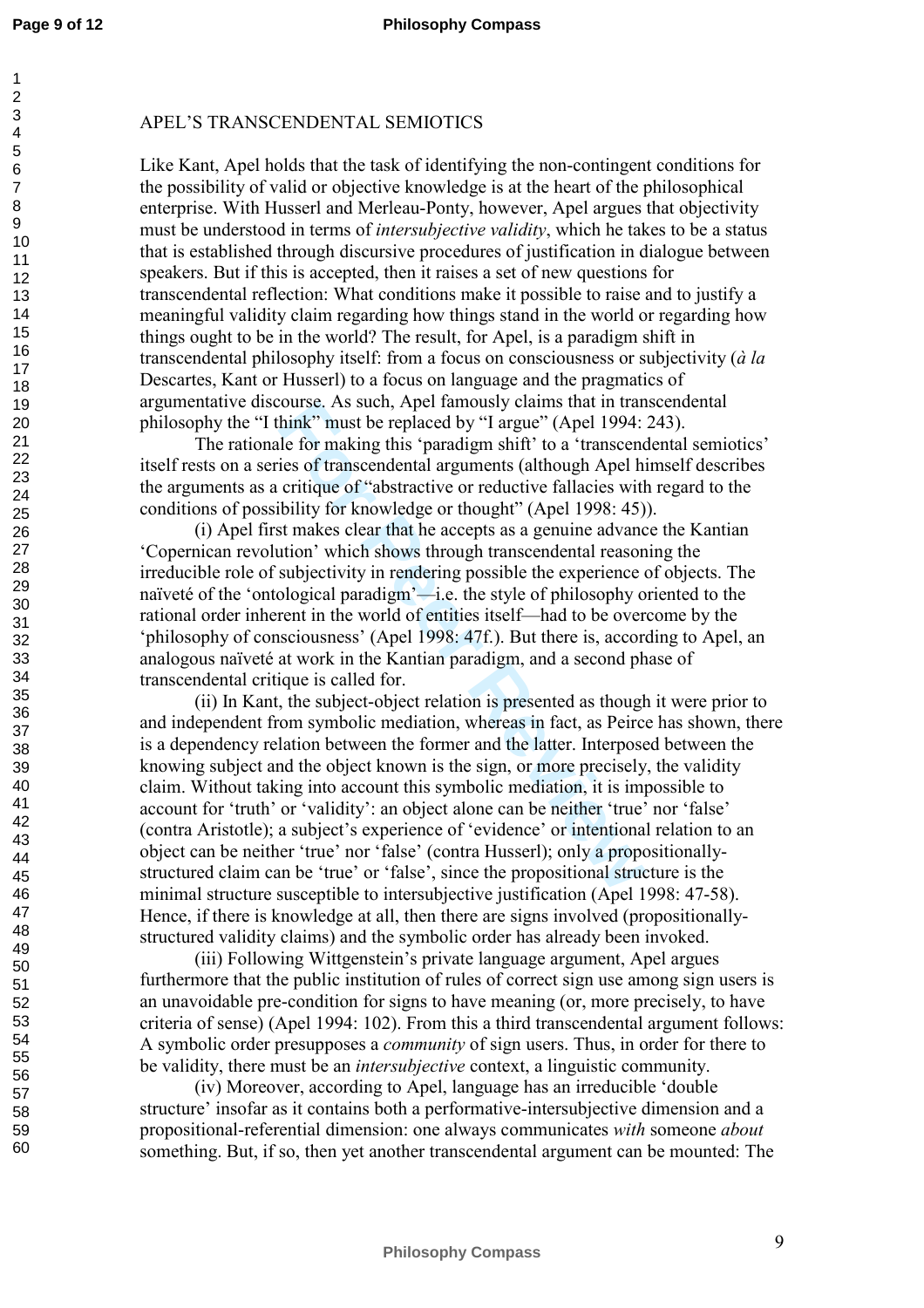semantic (i.e. propositional-referential) aspect of the symbolic order implies commitment to the existence of the world.

It follows then that neither the existence of other minds nor the existence of the external world is susceptible to sceptical doubt, since any act of doubt involves a semiosis—i.e. raises a validity claim—which for its part structurally presupposes the existence of both other minds and the external world.

Frame being made. Similarly, it is not possible with<br>uage game of doubt to doubt *everything* without f<br>e the presuppositions of the language game of do<br>bted without being presupposed in the doubting, t<br>matrice self-contra For their part, according to Apel, each of these presuppositions has transcendental force since contradicting them would amount to a "performative selfcontradiction" (Apel 1975: 250). The sceptic may, for instance, attempt to deny that there is an external world to which her utterance truly refers, but in the very act of doing so, she makes a validity claim which, as Apel claims to show, cannot fail to present itself as referring and referring truly, since this is built into the illocutionary structure of such utterances. Hence, she cannot make the claim without contradicting the content of the claim being made. Similarly, it is not possible within the philosophical language game of doubt to doubt everything without falling into inconsistency, since the presuppositions of the language game of doubt cannot themselves be doubted without being presupposed in the doubting, thus landing the doubter in a performative self-contradiction (Apel 1998: 86ff.). The presuppositions of argumentative discourse represent 'transcendental' foundations in precisely this sense and no other. The 'transcendentalism' of Apel's philosophy, therefore, is pragmatic rather than hermeneutic in nature: it pertains to the necessary presuppositions of speech acts and not to necessary presuppositions of the *propositional content* of speech acts.<sup>2</sup> His transcendental philosophy aims to analyze these and other such *non-circumventible* (nicht hintergehbar) presuppositions and idealizations embedded within the pragmatics of language use, presuppositions and idealizations which provide the non-empirical scaffolding that make possible the practices of argumentative discourse: e.g. counterfactual assumptions that one's utterance has an intersubjectively sharable sense or meaningfulness, that it is true, that it is normatively valid, that it is sincere.

Whether this pragmatic style of transcendental argumentation is compelling is uncertain. On the one hand, such an approach, reliant as it is on the demonstration of performative self-consistencies or self-contradictions, seems to pre-empt what performative commitments may or may not be built into language games of assertion and argumentation, and it may be queried whether specific language games involve the particular commitments nominated by Apel. On the other hand, even if the commitments in question are universal to all conceivable forms of language game involving assertion and argumentation, the occurrence of the supposed "performative self-contradiction" is difficult to show and relies on the capacity of the offending speaker to 'see' the implicit claims his speech acts commit him to (Crowell: 38f.). Moreover, Habermas has disputed whether 'non-circumventible' conditions of possibility should be considered 'transcendental' in light of the fact that they are strictly neither known 'prior to experience' nor 'non-circumventible' (we are, for instance, able to circumvent the presuppositions built into certain language games by simply refusing to play the game) (Habermas 1998: 43-46; 1991: 228-33). Nonetheless, what matters for Apel is that the philosophical claims made by his

 $\mathbf{1}$ 

 $\frac{1}{2}$ <sup>2</sup> Put another way, taking its inspiration from the work of C.S. Peirce, Apel's form of transcendental argumentation takes its lead not so much from Kant's transcendental analytic (as does the transcendental argumentation of Strawson, which appeals to 'categorial schemes') as it does from Kant's transcendental dialectic, oriented as it is to the reflective reconstruction of the (regulative) ideas of reason (Apel 1998: 34ff.; 1992: 252f.).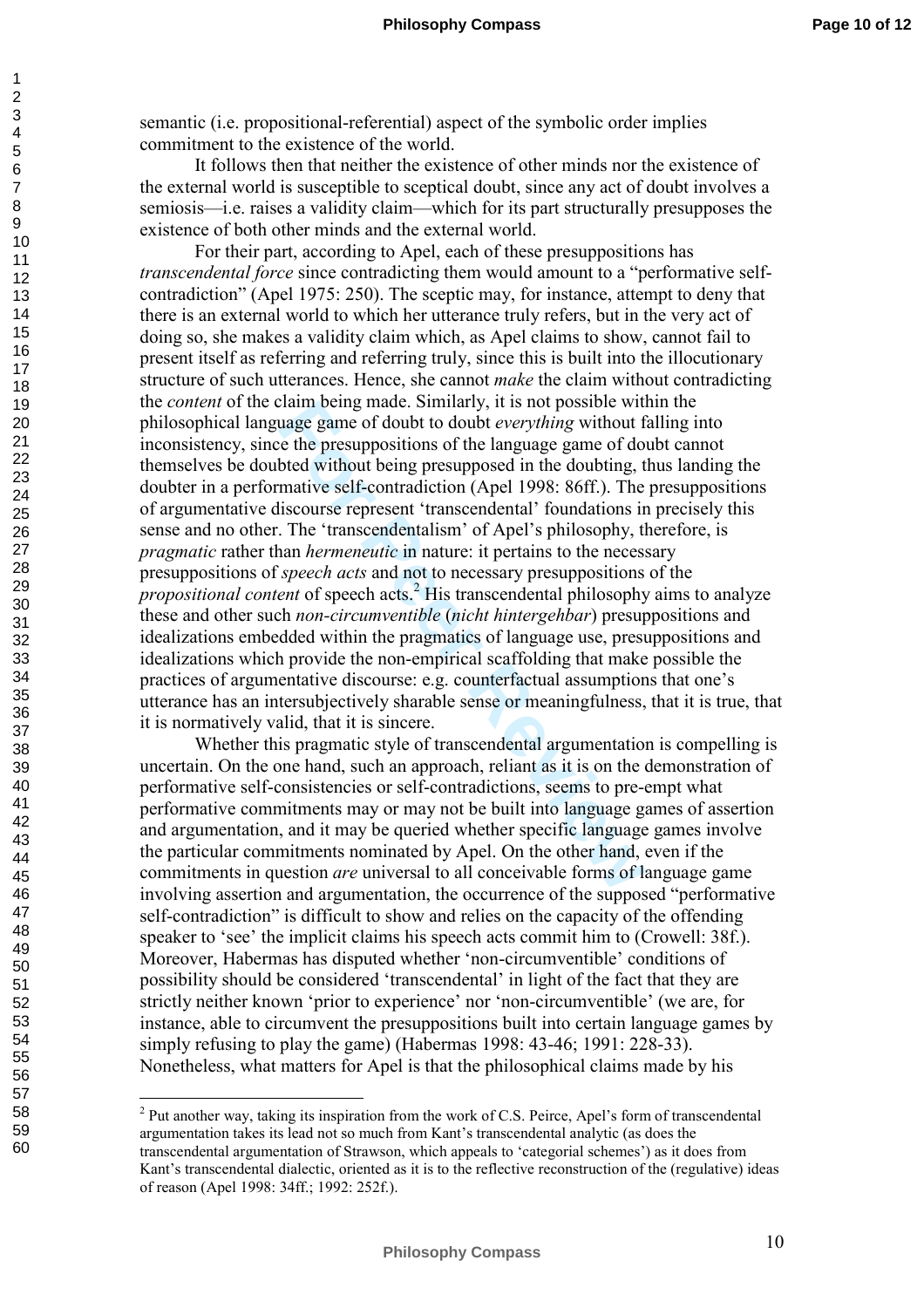$\overline{1}$  $\overline{2}$  $\overline{3}$  $\overline{4}$ 5 6  $\overline{7}$ 8 9

### **Philosophy Compass**

transcendental semiotics are not circumventible by arguments since "then the very speech-act of questioning would actually lay claim to those very presuppositions of the argumentative discourse I have explicated" (Apel 1992: 253); and, to this extent the structures explicated are able to furnish the ultimate justification (Letztbegründung) needed in order to defend the possibility of validity against sceptical attack (Apel 1975). Within its relatively limited field of application, it is possible that the 'pragmatic' form of self-referential justification provided by Apel's transcendental semiotics might after all prove to be more robust and less easily sidestepped than other forms of transcendental argumentation (Apel 1998: 90ff.).

Questions remain, but all of the trajectories described in this essay try, in different ways, to overcome the predicaments that arise when one begins with a certain picture of the mind, to which we have privileged epistemic access, and then seeks to establish an external connection to other minds. This traditional approach is regarded as a dead-end by all of the philosopher discussed, as it concedes too much to the sceptical problematic and makes a non-intellectualist account of intersubjectivity impossible.

### WORKS CITED

- Apel, K. O., "The Problem of Philosophical Foundations in Light of a Transcendental Pragmatics of Language", Man and World 8 (1975): 239–75.
- Apel, K. O. Selected Essays; Volume 1: Towards a Transcendental Semiotics, ed. E. Mendieta, Atlantic Highlands, NJ: Humanities Press 1994.
- Apel, K. O., From a Transcendental-Semiotic Point of View, ed. M. Papastephanou, Manchester: Manchester University Press 1998.
- Avramides, A., Other Minds, London: Routledge 2001.
- Chase, J., and J. Reynolds, Analytic Versus Continental: Arguments on the Methods and Value of Philosophy, Durham, UK: Acumen 2010.
- Crowell, S., "The Project of Ultimate Grounding and the Appeal to Intersubjectivity in Recent Transcendental Philosophy", International Journal of Philosophical Studies, Vol. 7, No. 1, 1999, p31-54.
- For Pend by all of the philosopher discussed, as it com-<br>
For Perd by all of the philosophical Foundations in Light of<br>
For Perdical and makes a non-intellectualist account of<br>
For Perdical and Morld 8 (1975): 239–75<br> *Ess* Duke, G., E. Walsh, J. Chase and J. Reynolds, "Postanalytic Philosophy: Is the 'Divide' Being Overcome?", Postanalytic and Metacontinental: Crossing Philosophical Divides, eds. J. Reynolds, J. Chase, J. Williams, and E. Mares, London: Continuum, 2010, pp. 7-26.
- Habermas, J. "A Reply." In Communicative Action, ed. A Honneth and H. Joas, Cambridge: Polity Press, 1991, pp. 214-64.
- Habermas, J. "What is Universal Pragmatics?" In On the Pragmatics of Communication, ed. Maeve Cooke, Cambridge, MA: The MIT Press, 1998, pp. 21-103.
- Heidegger, M., Being and Time, trans. J. Macquarrie and E. Robinson, London: Blackwell, 2004.
- Husserl, E., Cartesian Meditations: An Introduction to Phenomenology, trans. D. Cairns, The Hague: Martinus Nijhoff, 1960.
- Husserl, E., Formal and Transcendental Logic, trans. D. Cairns, The Hague: Martinus Nijhoff, 1969.
- Körner, S., "The Impossibility of Transcendental Deductions", The Monist, Vol. 51, No. 3, July 1967, p 317-31.
- Levinas, E., Totality and Infinity, trans. A. Lingis, Pittsburgh: Duquesne University